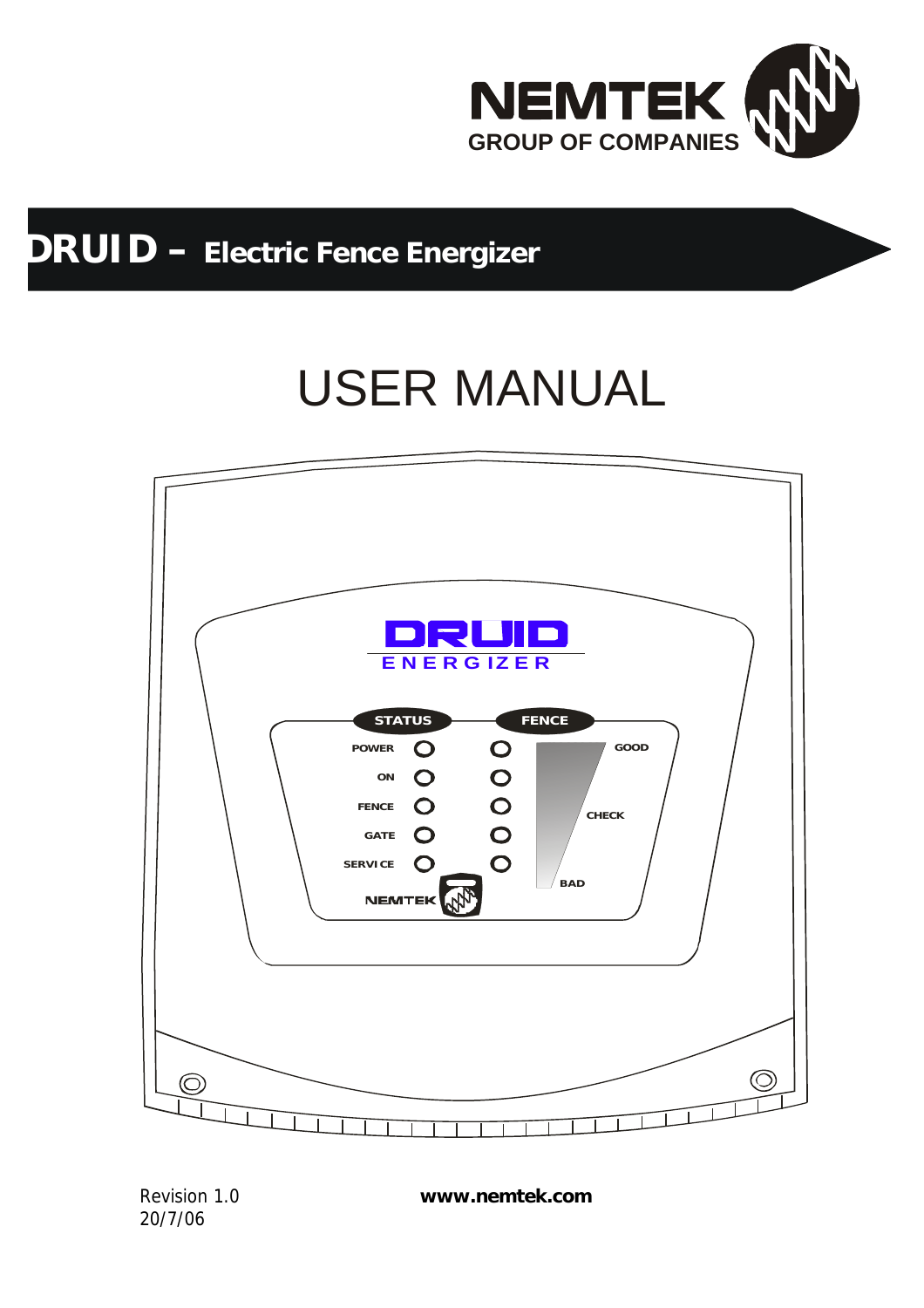### **DRUID – USER MANUAL Table of Contents**

| 3   |
|-----|
| 3   |
|     |
| 5   |
| 6   |
|     |
| 8-9 |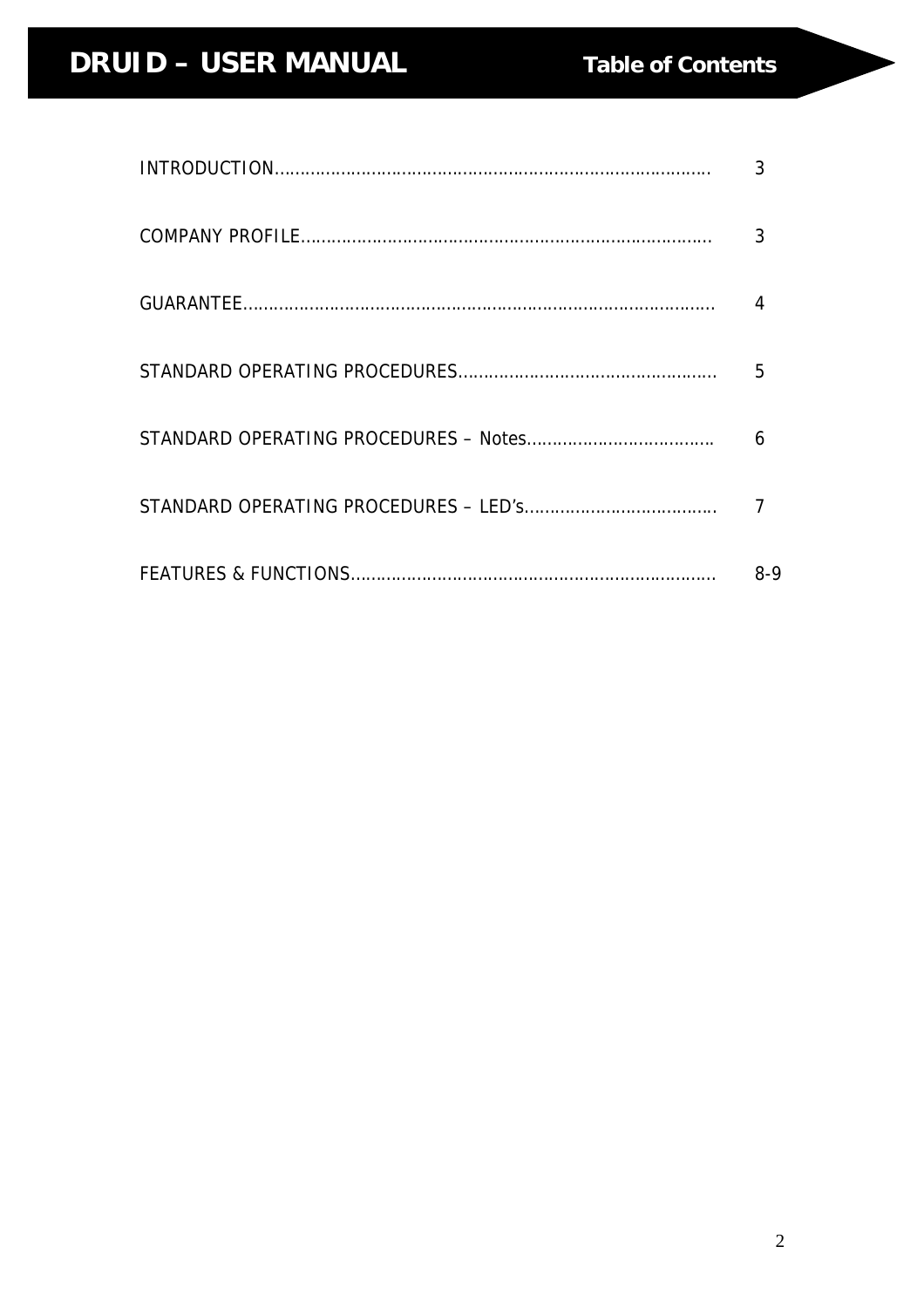### **I N T R O D U C T I O N**

Thank you for choosing our product! NEMTEK Electric Fence Energizers are designed and manufactured to provide many years of reliable use, if installed and maintained correctly. The guidelines provided in this manual will assist you with the basic operation and maintenance of your DRUID.

The DRUID is designed and manufactured in South Africa for the international market. More information on our products and general information is available on our web site at: http://www.nemtek.com.

### **C O M P A N Y P R O F I L E**

The NEMTEK Group of Companies manufacture and distribute intelligent electronic security and perimeter control systems and have been involved in the security industry since 1990.

We have our own research and development team, designing and manufacturing a full range of globally competitive electric fence energizers and related products.

NEMTEK is continually updating its products according to international standards in order to ensure the highest quality products and continuous customer satisfaction.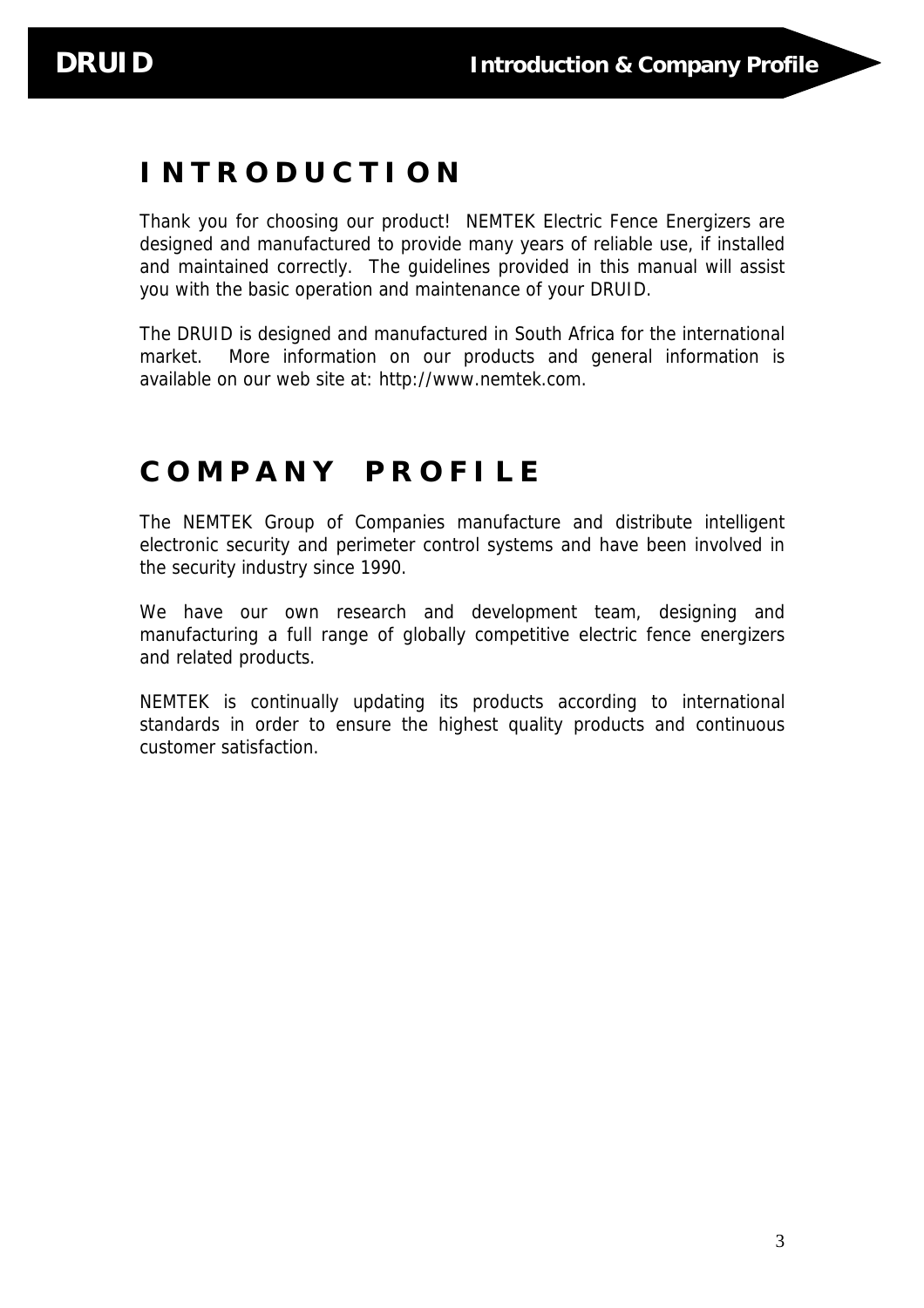### **G U A R A N T E E**

The DRUID energizer, manufactured by IO Tech Manufacturing (Pty) Ltd, is guaranteed for a period of one year from date of sale against defects due to faulty workmanship or materials.

IO Tech Manufacturing (Pty) Ltd will, at its discretion, either repair or replace a product that proves to be defective.

IO Tech Manufacturing (Pty) Ltd guarantees that the product, when properly installed and used in line with the specification as determined by IO Tech Manufacturing (Pty) Ltd from time to time, will execute its function of generating a suitable potential. IO Tech Manufacturing (Pty) Ltd does not guarantee that the operation of the product will be uninterrupted and totally error free. Faulty units must be returned to Nemtek, Units 4 & 5, 64 Vervoer Street, Kya Sand, Randburg, Gauteng, South Africa OR Nemtek Security Warehouse, Unit 4, Meadowdale Park, Cnr. Herman & Dick Kemp Roads, Meadowdale, Edenvale, Gauteng, South Africa. The buyer shall pay all shipping and other charges for the return of the product to Nemtek or Nemtek Security Warehouse.

### **L I M I T A T I O N O F G U A R A N T E E**

The guarantee does NOT apply to defects resulting from acts of GOD, modifications made by the buyer or any third party, misuse, neglect, abuse, accident and mishandling.

### **E X C L U S I V E R E M E D I E S**

The remedies provided herein are IO Tech Manufacturing (Pty) Ltd's sole liability and the buyer's sole and exclusive remedies for breach of guarantee. IO Tech Manufacturing (Pty) Ltd shall not be liable for any special, incidental, consequential, direct or indirect damages, whether based on contact, tort, or any other legal theory. The foregoing guarantee is in lieu of any and all other guarantees, whether expressed, implied, or statutory, including but not limited to warranties of merchantability and suitability for a particular purpose.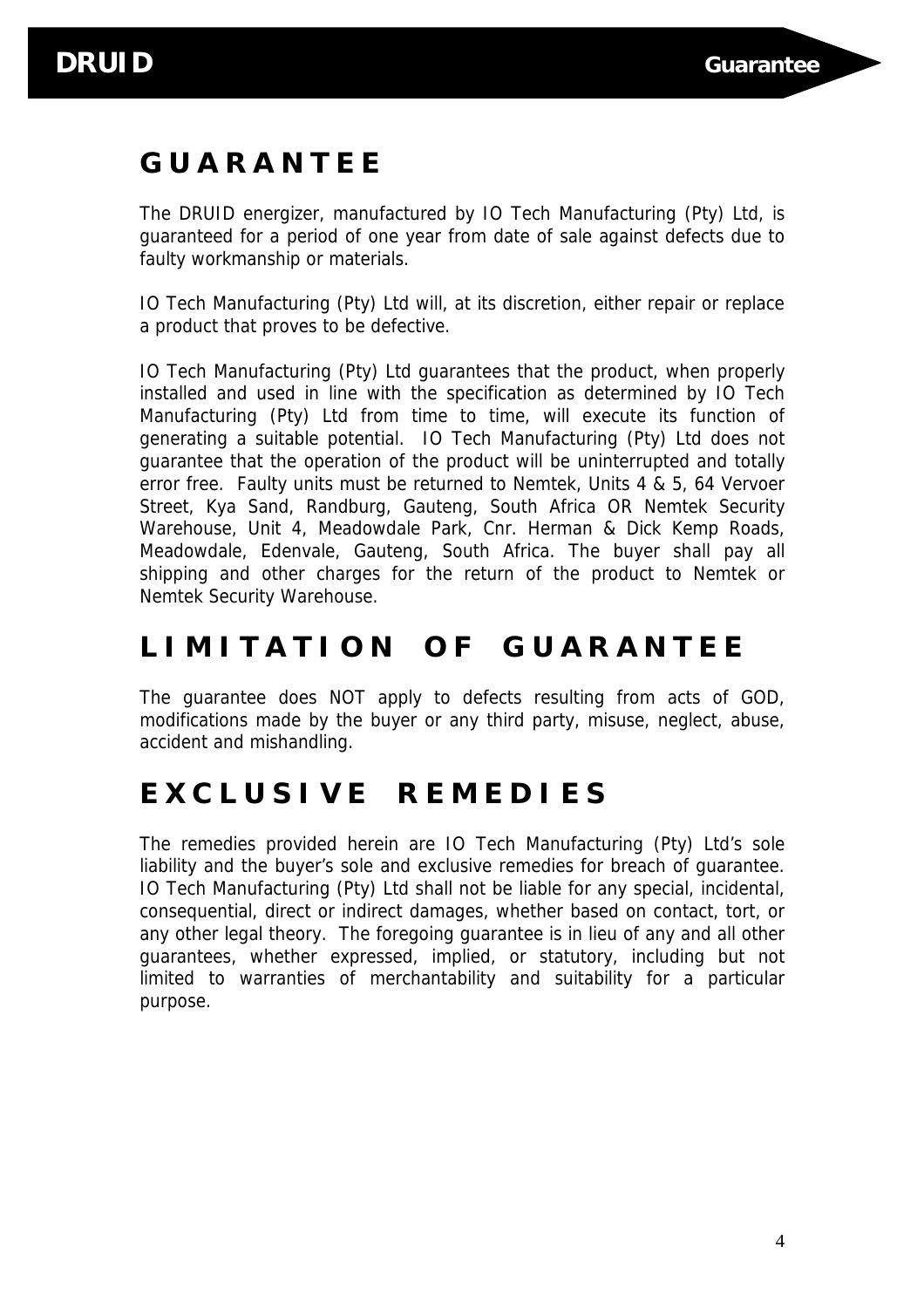### **S T A N D A R D O P E R A T I O N**

#### **TURNING YOUR UNIT ON / OFF:**

In the default state, the energizer can be turned on or off by holding the plastic tab over the corresponding logo on the fascia of the unit. The unit will beep four times when turned on and three times when turned off.

#### **STATUS INDICATION:**

The unit will indicate that a condition is currently active (fence fault, gate open, or service condition) if the corresponding LED is flashing; eg. if the fence LED is flashing, the fence voltage is currently not satisfactory. If the fence alarm indication LED is lit continuously, there was a fence alarm condition previously but the fence voltage is now satisfactory. Similarly, if the gate alarm indication LED is lit permanently, the gate opening time exceeded the entry delay period but is now closed. If the gate indication LED is flashing, the gate is still open.

If the mains supply is present the power LED is lit and it will go out with a mains failure.

The On LED will be lit when the unit is switched on and it will be off when it is switched off. The On LED will flash when the unit is switched to the Low Voltage mode.

#### **ALARM INDICATION:**

The fence and gate inputs are configured to trigger external alarms (siren and strobe light) and the internal buzzer.

Be aware that, should there be a prolonged power failure, the battery may run low and cause the service light to flash. If the mains interruption is sufficiently long, the unit will shut down and there will be no indication of mains failure.

#### **RESETTING THE ALARM**

Switch the unit off with the Nemtek tab or remote key-switch. This will silence the siren(if it has not already timed-out), internal buzzer and will switch the strobe off. One of the alarm lights will be flashing or will remain lit to indicate the source of the alarm. A permanently lit indicator notifies the user that the fault no longer exist. In the latter case simply turning the energizer On again will clear the memory condition. A flashing alarm light illustrates that the fault condition persist. In this case rectify the condition which caused the alarm. To reset and clear the memory condition turn the energizer On and Off and On again. Only if the alarm condition is resolved will the energizer operate without alarm activation.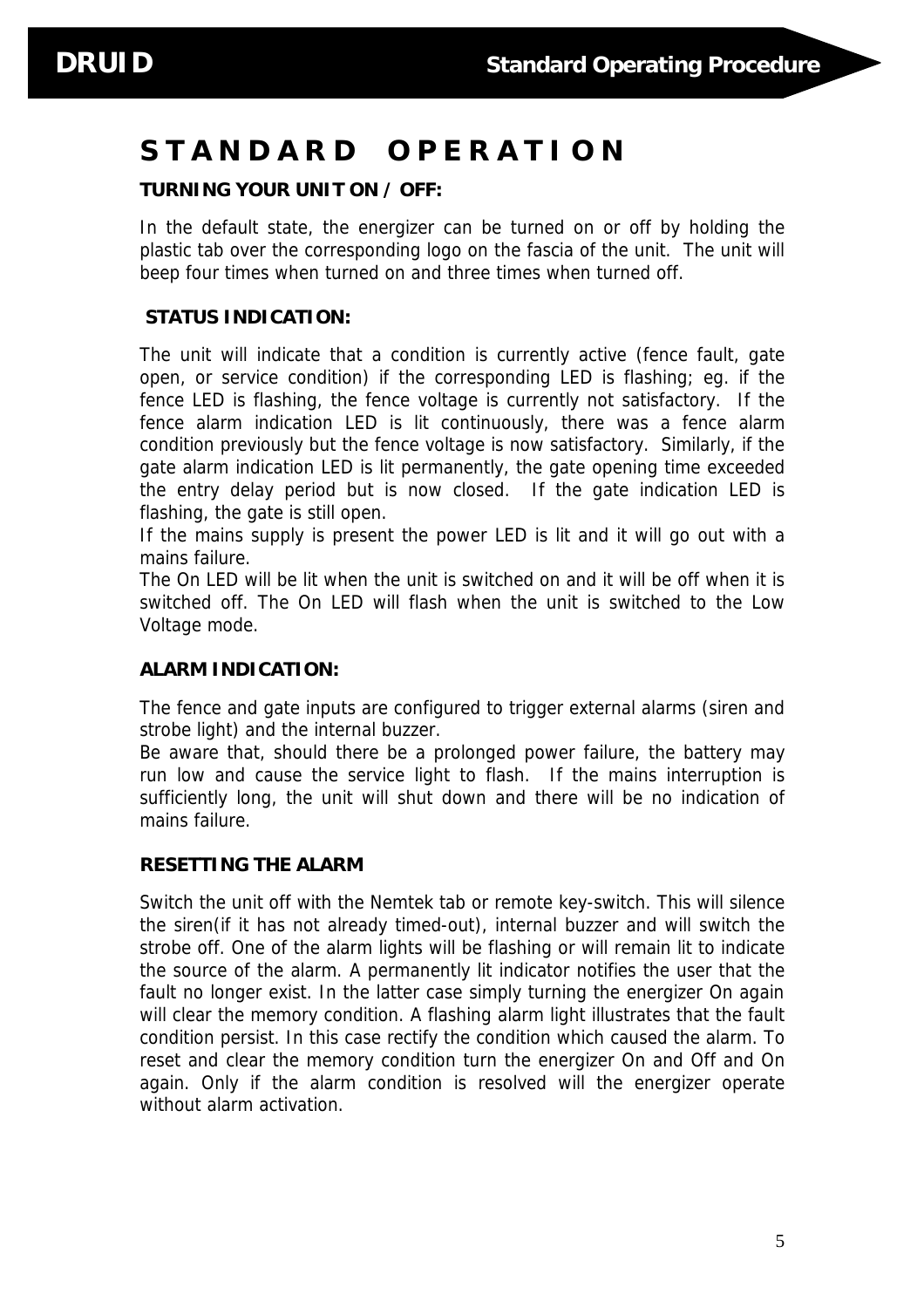#### . **SERVICE INDICATION**

The service indicator should remain off during normal operation. If it is lit due to an obvious condition, such as prolonged mains failure, simply turn the unit off and on again. Should the condition persist, refer to your installer

#### **FENCE INDICATION**

The fence lights indicates the condition of the fence in a bar graph type of display, under normal conditions the graph will go all the way to the top and indicate that the fence is good. If it does not reach the top the fence requires checking and clearing of vegetation. If non of the lights come on there is a fault on the fence and the alarm will sound.

#### **NOTES:**

- 1. The energizer will, under normal conditions, provide the fence with a pulse at the rated energy level. Should a mains failure occur, the energizer will automatically switch to a reduced energy level. However, should loading be detected on the fence, the unit will revert to the rated energy level, battery permitting, until the load is removed or mains is restored. This enables the unit to operate without mains for extended periods of time (ie. without loading and with good battery the unit should be able to operate for in excess of twenty hours). Batteries should be checked on a bi-annual basis.
- 2. A functional energizer will only turn itself off with a prolonged mains failure or if battery failure has occurred.
- 3. There are no "user-serviceable" parts within the energizer. Please refer all problems to qualified service personnel.
- 4. It is possible that, under mains failure conditions, the energizer will operate at reduced energy levels and the fence display will not be fully lit. The mains should be restored first before checking the physical fence condition.
- 5. Keep the fence clear of vegetation and do a periodical check for any slack fence strands, etc.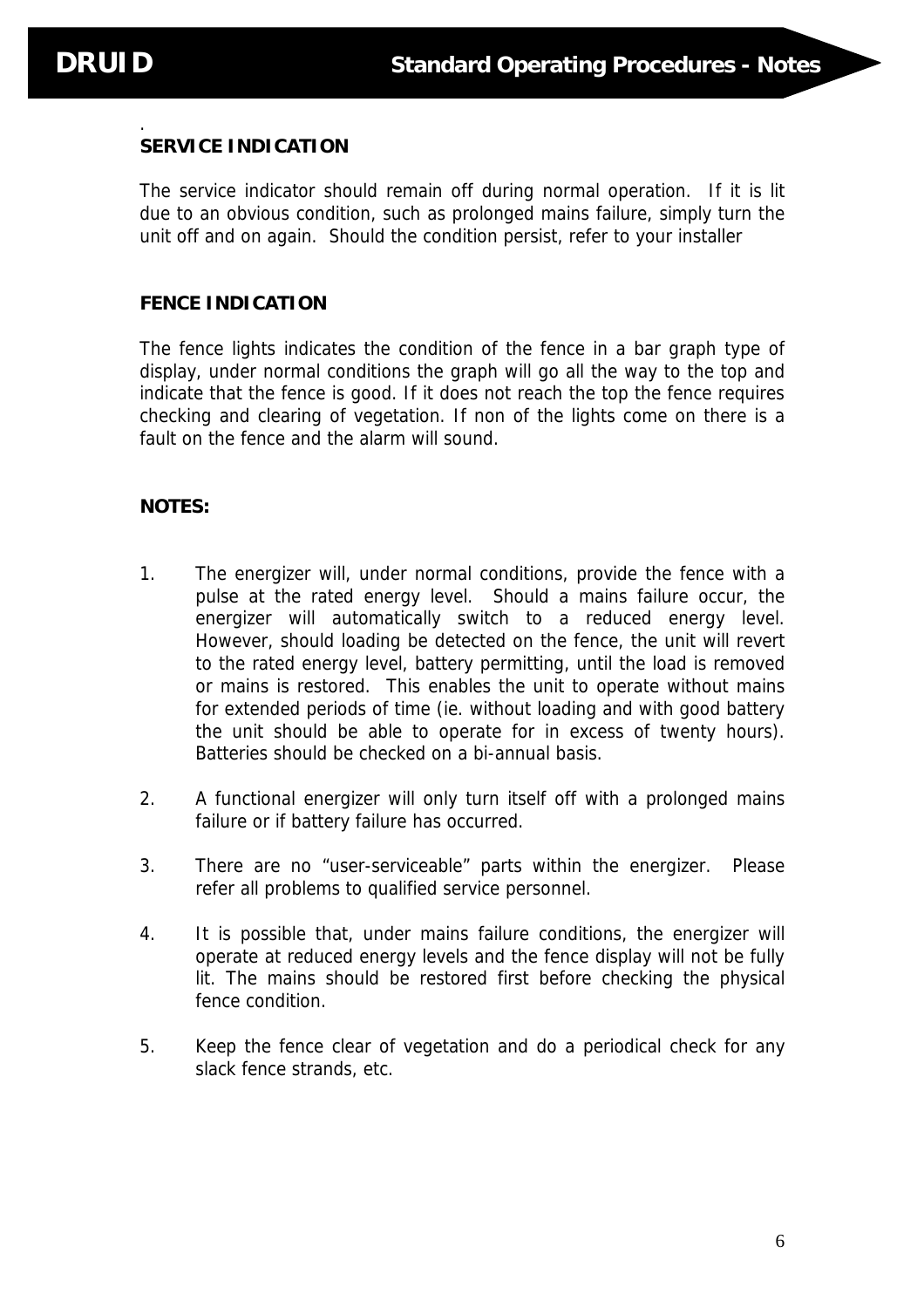The status of the energizer and the fence is displayed on the front panel of the energizer, as follows:

### Under **normal operating conditions:**



| <b>STATUS</b>                                                                                                                                           |                                            |
|---------------------------------------------------------------------------------------------------------------------------------------------------------|--------------------------------------------|
| <b>POWER</b>                                                                                                                                            | (Mains present, battery charging)          |
| ON                                                                                                                                                      | (Fence energized)                          |
| <b>FENCE</b>                                                                                                                                            | (No fence alarm)                           |
| GATE                                                                                                                                                    | (No gate alarm)                            |
| <b>SERVICE</b>                                                                                                                                          | (No service condition)                     |
| <b>FENCE</b><br>GOOD<br>$\blacktriangleright$<br>$\boldsymbol{\omega}$<br>$\boldsymbol{\Phi}$<br><b>CHECK</b><br>$\boldsymbol{\Phi}$<br>Ω<br><b>BAD</b> | If all flash, fence is operating correctly |

Conditions that if ignored, will **sound the alarm:**

| <b>STATUS</b>   |                   |                                                         |
|-----------------|-------------------|---------------------------------------------------------|
| <b>POWER</b>    |                   | (Restore mains - see Note 1)                            |
| <sub>ON</sub> O |                   | (Turn energizer on - see Note 2)                        |
| FENCE <b>CO</b> |                   | (Alarm condition)                                       |
| GATE <b>O</b>   |                   | (Alarm condition)                                       |
| <b>SERVICE</b>  | $\mathbf{\Omega}$ | (Possible installer intervention required - see Note 3) |



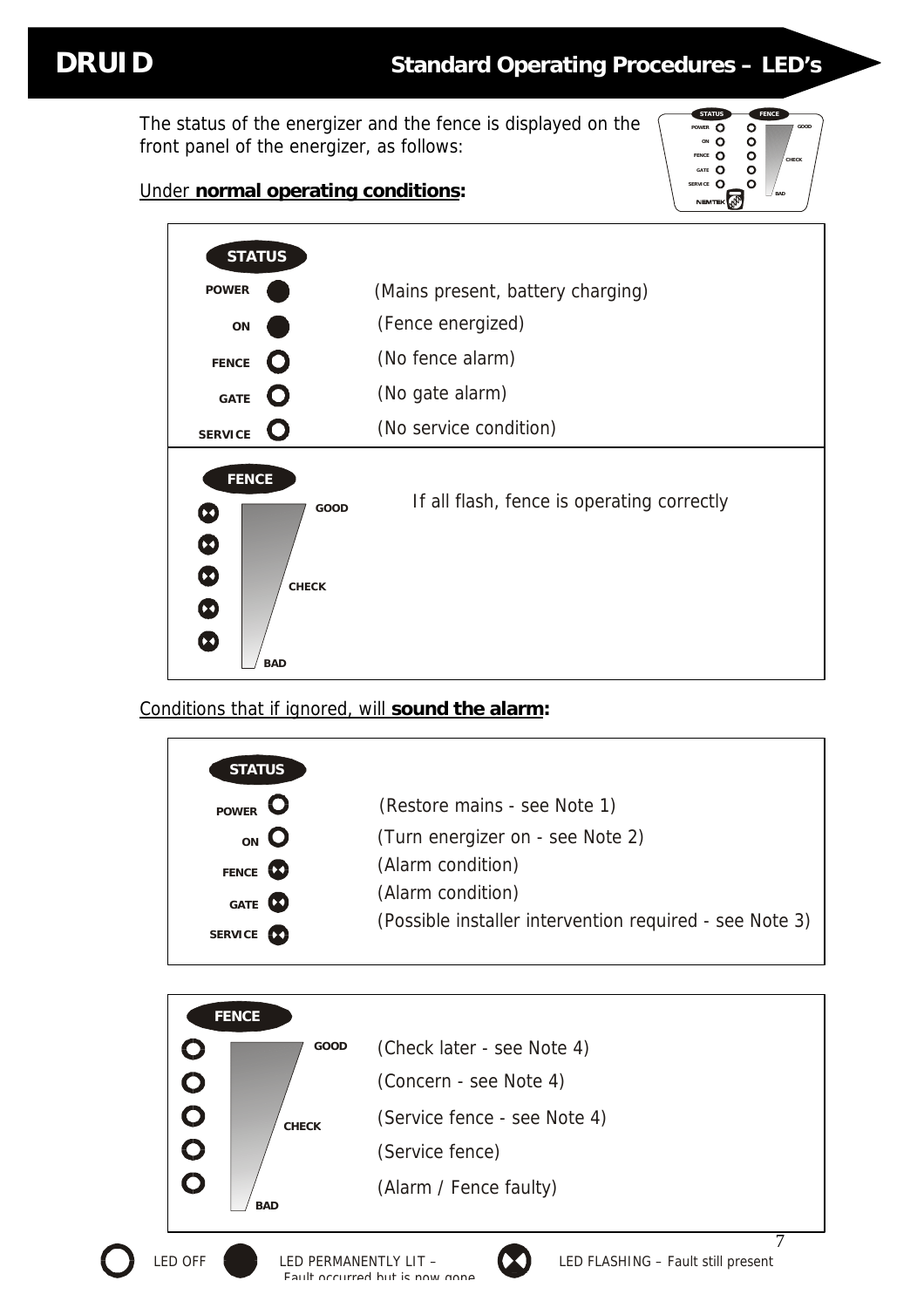### **F E A T U R E S & F U N C T I O N S**

#### **INTEGRATED UNIT:**

For energizers designed from a security perspective, the fence monitoring is an integral part of the product. The energizer is an integrated energizer, battery charger and fence monitor with a siren and strobe light output.

#### **AUTO FENCE VOLTAGE:**

If the monitor detects a drop in the fence voltage, it will automatically compensate by increasing the output energy. The opposite applies if the fence voltage is too high.

#### **LIGHTNING PROTECTION:**

The mains and high voltage outputs are protected against lightning and power surges. It also protects the unit against abnormally high potential differences between the high voltage and mains ground.

#### **INTERFERENCE SUPPRESSION / LOW EMI RADIATION:**

The unit has been tested to comply with the latest international requirements CISPR14-2/1997.

#### **EARTH LOOP MONITORING:**

For additional security, the facility to use earth loop monitoring is provided for.

#### **EXTENDED OPERATION DURING MAINS FAILURE:**

The unit detects the mains failure and reduces the fence output energy. However, should the fence loading increase, the unit will automatically provide additional energy to the fence within the limitations of the battery and energy rating of the unit.

#### **SIREN OUTPUT:**

12VDC output for siren available.

#### **STROBE LIGHT OUTPUT:**

12VDC output for strobe light available